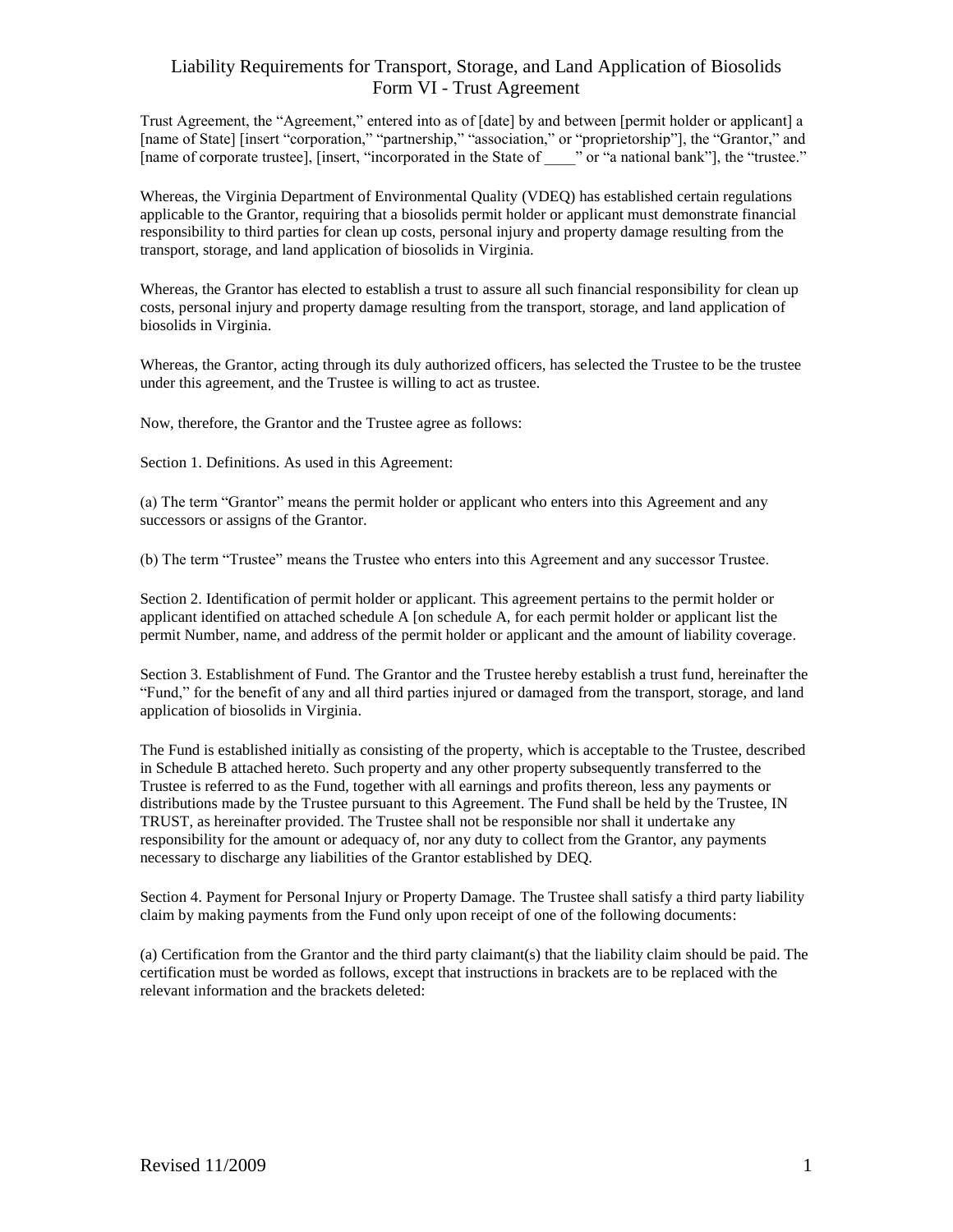#### **Certification of Valid Claim**

The undersigned, as parties [insert Grantor] and [insert name and address of third party claimant(s)], hereby certify that the claim of clean up costs, personal injury and/or property damage caused by the transport, storage, and land application of biosolids in Virginia be paid in the amount of  $\frac{1}{2}$ .

[Signatures]

Grantor

[Signatures]

Claimant(s)

(b) A valid final court order establishing a judgment against the Grantor for clean up costs, personal injury and/or property damage caused by the transport, storage, and land application of biosolids in Virginia be paid in the amount of  $$$ [ ].

Section 5. Payments Comprising the Fund*.* Payments made to the Trustee for the Fund shall consist of cash or securities acceptable to the Trustee.

Section 6. Trustee Management*.* The Trustee shall invest and reinvest the principal and income, in accordance with general investment policies and guidelines which the Grantor may communicate in writing to the Trustee from time to time, subject, however, to the provisions of this section. In investing, reinvesting, exchanging, selling, and managing the Fund, the Trustee shall discharge his duties with respect to the trust fund solely in the interest of the beneficiary and with the care, skill, prudence, and diligence under the circumstance then prevailing which persons of prudence, acting in a like capacity and familiar with such matters, would use in the conduct of an enterprise of a like character and with like aims; *except that:*

(i) Securities or other obligations of the Grantor or any of their affiliates as defined in the Investment Company Act of 1940, as amended, 15 U.S.C. 80a–2.(a), shall not be acquired or *held* unless they are securities or other obligations of the Federal or a State government;

(ii) The Trustee is authorized to invest the Fund in time or demand deposits of the Trustee, to the extent insured by an agency of the Federal or State government; and

(iii) The Trustee is authorized to hold cash awaiting investment or distribution uninvested for a reasonable time and without liability for the payment of interest thereon.

Section 7. Commingling and Investment*.* The Trustee is expressly authorized in its discretion:

(a) To transfer from time to time any or all of the assets of the Fund to any common commingled, or collective trust fund created by the Trustee in which the fund is eligible to participate, subject to all of the provisions thereof, to be commingled with the assets of other trusts participating therein; and

(b) To purchase shares in any investment company registered under the Investment Company Act of 1940, 15 U.S.C. 81a–1 et seq., including one which may be created, managed, underwritten, or to which investment advice is rendered or the shares of which are sold by the Trustee. The Trustee may vote such shares in its discretion.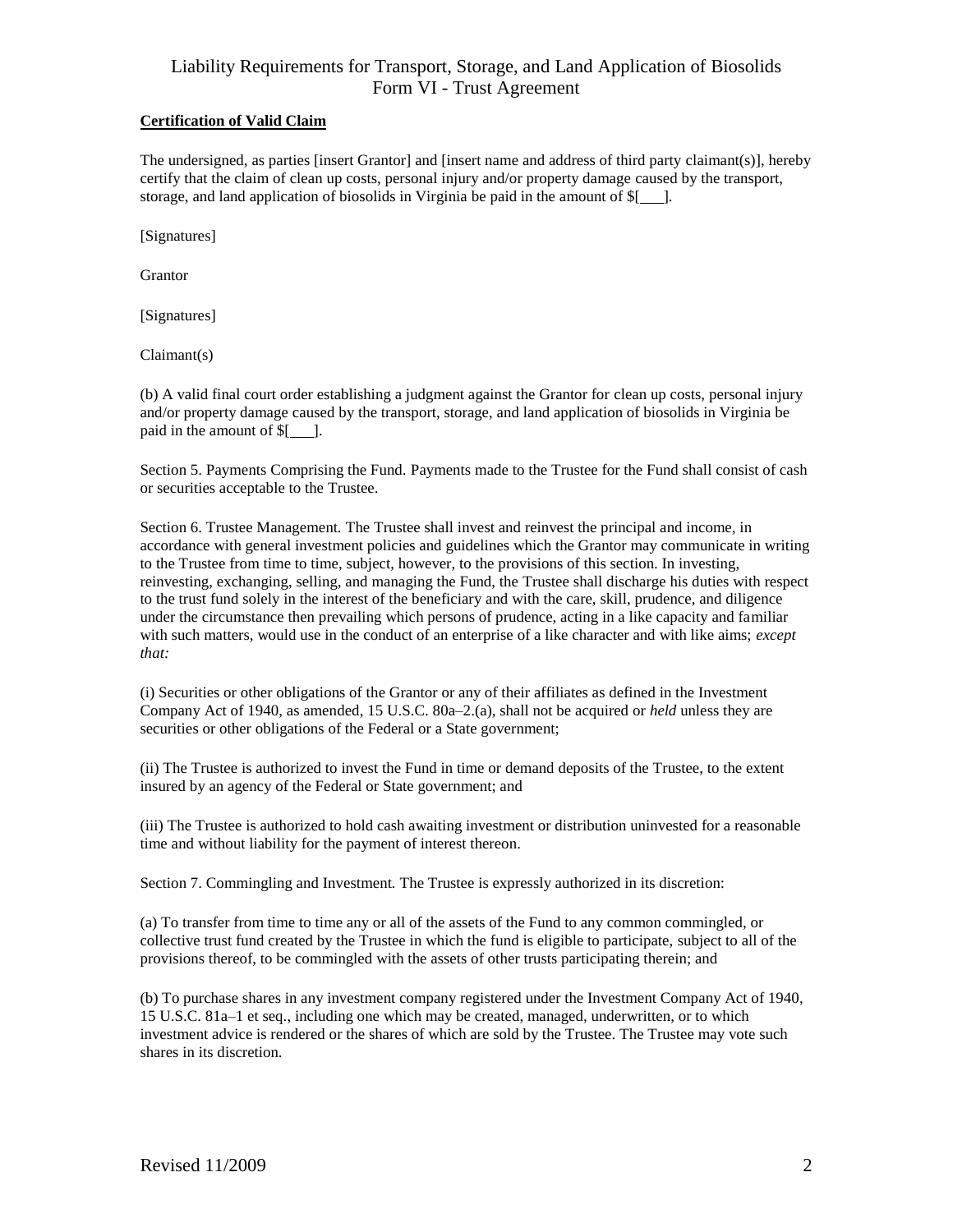Section 8. Express Powers of Trustee*.* Without in any way limiting the powers and discretions conferred upon the Trustee by the other provisions of this Agreement or by law, the Trustee is expressly authorized and empowered:

(a) To sell, exchange, convey, transfer, or otherwise dispose of any property held by it, by public or private sale. No person dealing with the Trustee shall be bound to see to the application of the purchase money or to inquire into the validity or expediency of any such sale or other disposition;

(b) To make, execute, acknowledge, and deliver any and all documents of transfer and conveyance and any and all other instruments that may be necessary or appropriate to carry out the powers herein granted;

(c) To register any securities held in the Fund in its own name or in the name of a nominee and to hold any security in bearer form or in book entry, or to combine certificates representing such securities with certificates of the same issue held by the Trustee in other fiduciary capacities, or to deposit or arrange for the deposit of such securities in a qualified central depository even though, when so deposited, such securities may be merged and held in bulk in the name of the nominee of such depository with other securities deposited therein by another person, or to deposit or arrange for the deposit of any securities issued by the United States Government, or any agency or instrumentality thereof, with a Federal Reserve bank, but the books and records of the Trustee shall at all times show that all such securities are part of the Fund;

(d) To deposit any cash in the Fund in interest-bearing accounts maintained or savings certificates issued by the Trustee, in its separate corporate capacity, or in any other banking institution affiliated with the Trustee, to the extent insured by an agency of the Federal or State government; and

(e) To compromise or otherwise adjust all claims in favor of or against the Fund.

Section 9. Taxes and Expenses*.* All taxes of any kind that may be assessed or levied against or in respect of the Fund and all brokerage commissions incurred by the Fund shall be paid from the Fund. All other expenses incurred by the Trustee in connection with the administration of this Trust, including fees for legal services rendered to the Trustee, the compensation of the Trustee to the extent not paid directly by the Grantor, and all other proper charges and disbursements of the Trustee shall be paid from the Fund.

Section 10. Annual Valuations*.* The Trustee shall annually, at least 30 days prior to the anniversary date of establishment of the Fund; furnish to the Grantor and to the DEQ a statement confirming the value of the Trust. Any securities in the Fund shall be valued at market value as of no more than 60 days prior to the anniversary date of establishment of the Fund. The failure of the Grantor to object in writing to the Trustee within 90 days after the statement has been furnished to the Grantor and the DEQ shall constitute a conclusively binding assent by the Grantor barring the Grantor from asserting any claim or liability against the Trustee with respect to matters disclosed in the statement.

Section 11. Advice of Counsel*.* The Trustee may from time to time consult with counsel, who may be counsel to the Grantor with respect to any question arising as to the construction of this Agreement or any action to be taken hereunder. The Trustee shall be fully protected, to the extent permitted by law, in acting upon the advice of counsel.

Section 12. Trustee Compensation*.* The Trustee shall be entitled to reasonable compensation for its services as agreed upon in writing from time to time with the Grantor.

Section 13. Successor Trustee*.* The Trustee may resign or the Grantor may replace the Trustee, but such resignation or replacement shall not be effective until the Grantor has appointed a successor trustee and this successor accepts the appointment. The successor trustee shall have the same powers and duties as those conferred upon the Trustee hereunder. Upon the successor trustee's acceptance of the appointment, the Trustee shall assign, transfer, and pay over to the successor trustee the funds and properties then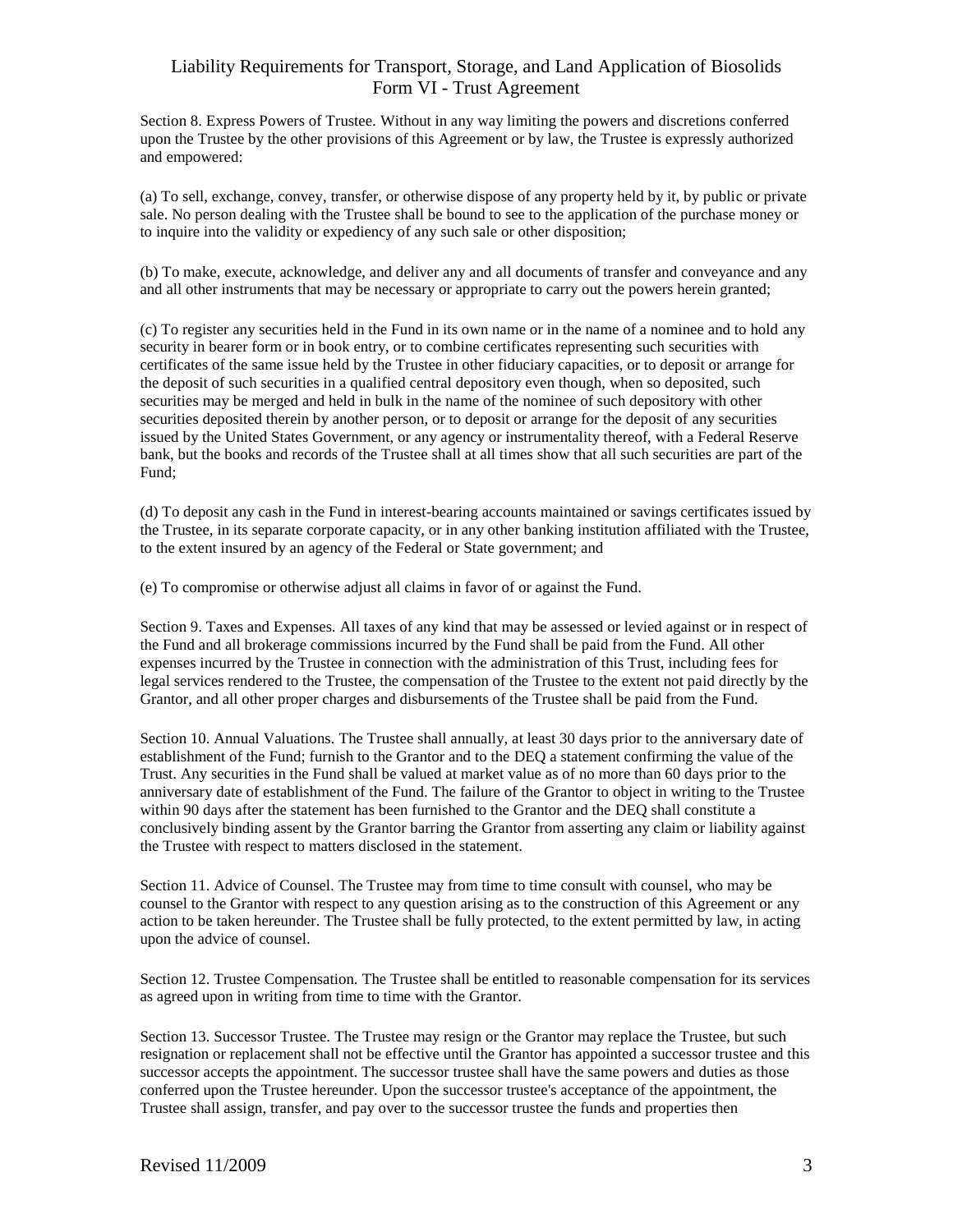constituting the Fund. If for any reason the Grantor cannot or does not act in the event of the resignation of the Trustee, the Trustee may apply to a court of competent jurisdiction for the appointment of a successor trustee or for instructions. The successor trustee shall specify the date on which it assumes administration of the trust in a writing sent to the Grantor, the DEQ, and the present Trustee by certified mail 10 days before such change becomes effective. Any expenses incurred by the Trustee as a result of any of the acts contemplated by this section shall be paid as provided in Section 9.

Section 14. Instructions to the Trustee*.* All orders, requests, and instructions by the Grantor to the Trustee shall be in writing, signed by such persons as are designated in the attached Exhibit A or such other designees as the Grantor may designate by amendments to Exhibit A. The Trustee shall be fully protected in acting without inquiry in accordance with the Grantor's orders, requests, and instructions. All orders, requests, and instructions by the DEQ to the Trustee shall be in writing, signed by the DEQ director or his designee, and the Trustee shall act and shall be fully protected in acting in accordance with such orders, requests, and instructions. The Trustee shall have the right to assume, in the absence of written notice to the contrary, that no event constituting a change or a termination of the authority of any person to act on behalf of the Grantor or DEQ hereunder has occurred. The Trustee shall have no duty to act in the absence of such orders, requests, and instructions from the Grantor and/or DEQ, except as provided for herein.

Section 15. Notice of Nonpayment*.* If a payment for clean up costs, personal injury and/or property damage is made under Section 4 of this trust, the Trustee shall notify the Grantor of such payment and the amount(s) thereof within five (5) working days. The Grantor shall, on or before the anniversary date of the establishment of the Fund following such notice, either make payments to the Trustee in amounts sufficient to cause the trust to return to its value immediately prior to the payment of claims under Section 4. If the Grantor does not either make payments to the Trustee or provide the Trustee with such proof, the Trustee shall within 10 working days after the anniversary date of the establishment of the Fund provide a written notice of nonpayment to the DEQ.

Section 16. Amendment of Agreement*.* This Agreement may be amended by an instrument in writing executed by the Grantor, the Trustee, and the DEQ, or by the Trustee and the DEQ if the Grantor ceases to exist.

Section 17. Irrevocability and Termination*.* Subject to the right of the parties to amend this Agreement as provided in Section 16, this Trust shall be irrevocable and shall continue until terminated at the written agreement of the Grantor, the Trustee, and DEQ, or by the Trustee and the DEQ, if the Grantor ceases to exist. Upon termination of the Trust, all remaining trust property, less final trust administration expenses, shall be delivered to the Grantor.

The DEQ will agree to termination of the Trust when the permit holder or applicant substitutes alternate financial assurance as specified in this section.

Section 18. Immunity and Indemnification*.* The Trustee shall not incur personal liability of any nature in connection with any act or omission, made in good faith, in the administration of this Trust, or in carrying out any directions by the Grantor or the DEQ issued in accordance with this Agreement. The Trustee shall be indemnified and saved harmless by the Grantor or from the Trust Fund, or both, from and against any personal liability to which the Trustee may be subjected by reason of any act or conduct in its official capacity, including all expenses reasonably incurred in its defense in the event the Grantor fails to provide such defense.

Section 19. Choice of Law*.* This Agreement shall be administered, construed, and enforced according to the laws of the State of [enter name of State].

Section 20. Interpretation. As used in this Agreement, words in the singular include the plural and words in the plural include the singular. The descriptive headings for each section of this Agreement shall not affect the interpretation or the legal efficacy of this Agreement.